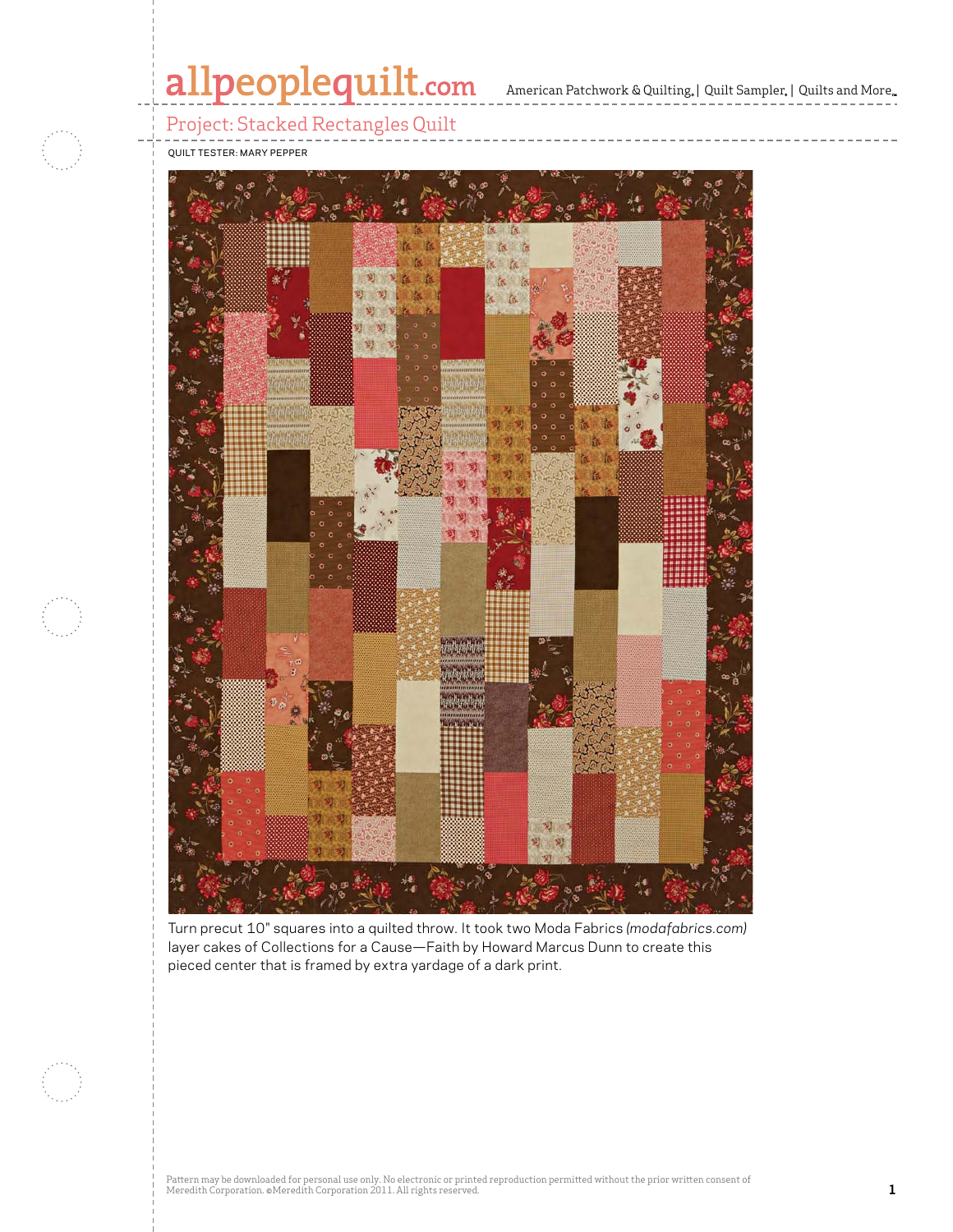# allpeoplequilt.com

Project: Stacked Rectangles Quilt



#### **Materials**

- **•**  44—10" precut squares *or* 35⁄8 yards total assorted dots, plaids, prints, and florals (quilt center)
- 2 yards brown print (border, binding)
- **•**  4 yards backing fabric
- **•**  <sup>70</sup>×87" batting

#### Finished quilt: 62×79"

Quantities are for precut 10" squares and 44/45"-wide, 100% cotton fabrics.

Measurements include  $\frac{1}{4}$ " seam allowances. Sew with right sides together unless otherwise stated.

### Cut Fabrics

Cut pieces in the following order. Cut border and binding strips lengthwise (parallel to selvages).

To plan this quilt in your own colorway, use the Coloring Diagram on *page 3*.

**From assorted dots, plaids, prints, and florals, cut:**

- **•**  72—5×10" rectangles
- <sup>•</sup> 10-5×51⁄4" rectangles
- **From brown print, cut:**
- **•**  2—61⁄2×67" border strips
- 2-61⁄2×62" border strips
- 5-21⁄2×62" binding strips

## Assemble Quilt Center

- 1. Lay out seven assorted dot, plaid, print, and floral 5×10" rectangles in a row (Quilt Assembly Diagram). Sew together rectangles to make an A row. Press seams in one direction. Row A should be 5×67" including seam allowances.
- **2.** Repeat Step 1 to make six A rows total.
- **3.** Referring to Quilt Assembly Diagram, lay out six assorted dot, plaid, print, and floral 5×10" rectangles and two 5×51⁄4" rectangles in a row. Sew together rectangles to make a B row. Press seams in one direction. Row B should be 5×67" including seam allowances.
- 4. Repeat Step 3 to make five B rows total.
- **5.** Alternating rows, join A and B rows to make quilt center (Quilt Assembly Diagram); press seams in one direction. The quilt center should be 50×67" including seam allowances.

## Add Border

Sew long brown print border strips to long edges of quilt center. Add short brown print border strips to remaining edges to complete quilt top. Press all seams toward border.  $\mathsf{DS}$  and  $\mathsf{DS}$ 

### Finish Quilt

- 1. Layer quilt top, batting, and backing; baste. Quilt as desired.
- 2. Bind with brown print binding strips.



#### QUILT ASSEMBLY DIAGRAM